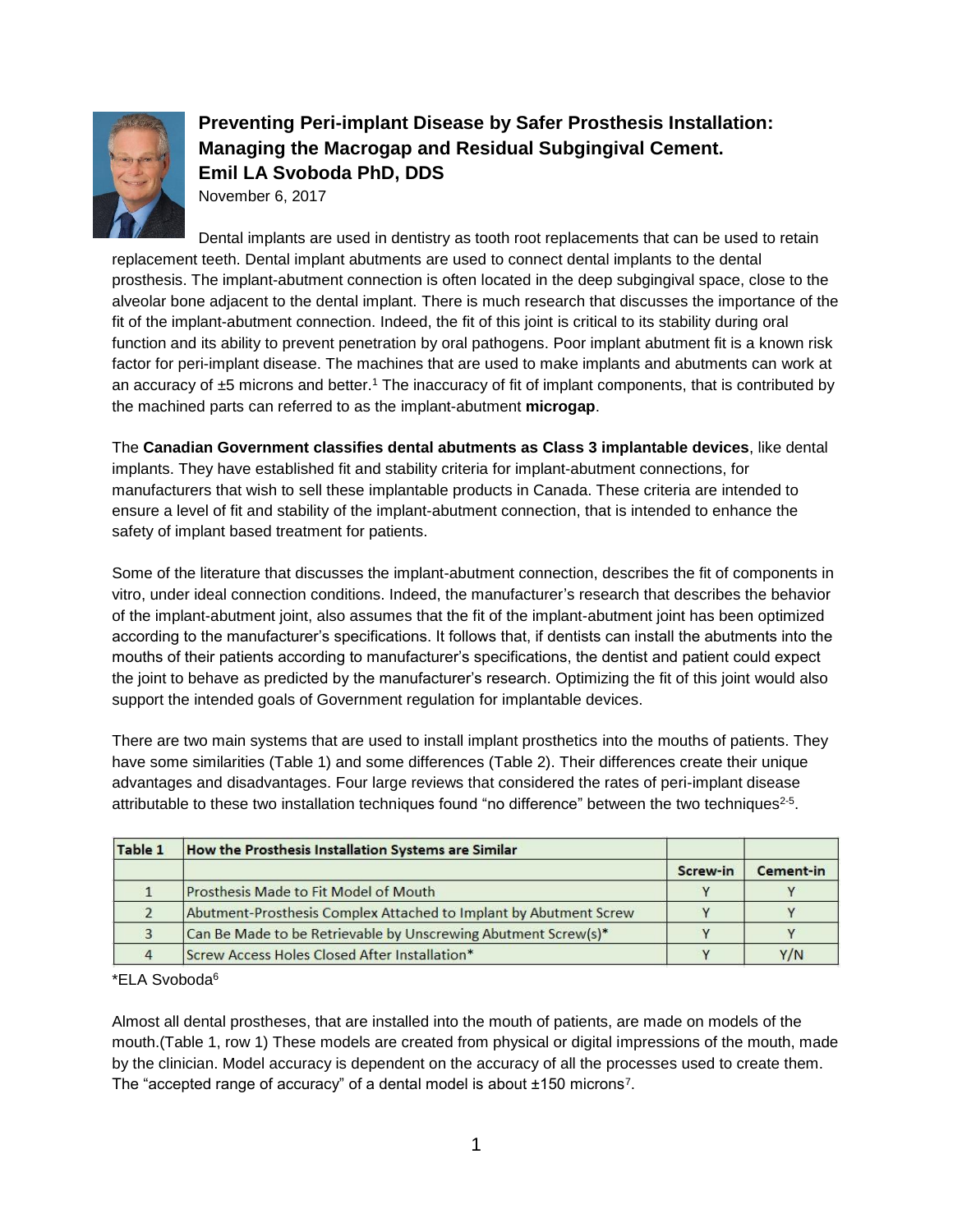The accuracy of an individual model is difficult for the laboratory or clinician to judge. However, the clinician installing the prosthesis into the mouth must usually adjust the prosthesis to fit. Why does the clinician need to adjust fit, contacts and occlusion when installing a prosthesis? Why does the dentist who is installing the prosthesis have good days and bad days? Why is the intra-oral prosthesis fit so variable? The answers to these questions are an "all too common" confirmation, that dental models and thus their related prosthetics are also inaccurate. If dental models were accurate, the dental prosthetics made on them could also be accurate, and the need for time-consuming adjustments to the prosthesis during intraoral installation would not be necessary.

The **implant-abutment misfit is inherent to the screw-in technique,** and results from dental model error and installation protocol. (Table 2, rows 1-3) This misfit has been called the **macrogap**<sup>8</sup> and can also be called the big gap. A recent review of the macrogap<sup>9</sup> reported that "it is noteworthy that the misfit values at the clinical follow-up ranged between 95 and 232 μm". **This macrogap is 20 to 50 times the size of the microgap caused by the manufacturing process!** This size of implant-abutment misfit would not likely be consistent with the intention of current Government regulations. This range of misfit could be difficult to justify to a patient with implant-treatment related complications. Shouldn't clinicians install implant components according to factory specifications?

| Table 2        | How the Prosthesis Installation Systems are Different                 |          |           |                |
|----------------|-----------------------------------------------------------------------|----------|-----------|----------------|
|                |                                                                       | Screw-in | Cement-in | <b>Effects</b> |
|                | Abutment(s) Affixed to Prosthesis on Model                            |          | N         | <b>NEG</b>     |
| $\overline{2}$ | Constrained Abutment-Prosthesis Complex Installed into Mouth          | V        | N         | <b>NEG</b>     |
| 3              | Implant-Abutment Fit/Misfit Determined by Model Accuracy**            | v        | N         | <b>NEG</b>     |
| 4              | <b>Technique Related Cantilevers for Screw Access</b>                 | Y        | N         | <b>NEG</b>     |
| 5              | Technique Related Grafting to Allow for Upright and Parallel Implants | V        | N         | <b>NEG</b>     |
| 6              | Each Abutment Attached to Each Implant Independent of Prosthesis      | N        | Y         | <b>POS</b>     |
| $\overline{7}$ | Implant-Abutment Fit is Determined by Manufacturers Specifications*** | N        | v         | <b>POS</b>     |
| 8              | Prosthesis Adjusted and Joined to Installed Abutment(s)               | N        | Υ         | <b>POS</b>     |
| 9              | Cement Space allows for some Tolerance of Fit During Installation     | N        | Y         | <b>POS</b>     |
| 10             | Passive Implant-Abutment-Prosthesis Connections                       | N        | Y         | <b>POS</b>     |
| 12             | Possible Residual Subgingival Cement Related to Old Techniques****    | N        | v         | <b>NEG</b>     |

\*\*The Screw-in Technique makes it very difficult for the clinician to ensure an implant-abutment fit according to the Manufacturer's Specifications. Thus, the research done to describe the behavior of this joint during function does not apply, and it is difficult to predict the behavior of this connection in vivo. \*\*\*The Cement-in Technique allows the clinician to install abutment(s) according to Manufacturer's Specifications. The proposed Safer Intra-oral Cementation protocol is New and will be described Below. \*\*\*\*The Old Techniques terminology applies to intra-oral cementation techniques that are not sensitive to the Gingival Effects as described by ELA Svoboda<sup>10</sup> and that are designed to prevent the advent of residual subgingival cement.

The screw-in installation technique dictates that the abutments are rigidly joined to the prosthesis on the inaccurate model, prior to their delivery to the dentist. Thus, the parts of the abutments that are made to fit the dental implants are constrained by the prosthesis into an inaccurate position. When the clinician installs the abutment-prosthesis complex into the mouth, the abutments are unable to make an optimized connection with the dental implants. (Table 2, rows 1 -3) This installation technique does not allow the dentist to install the abutments according to manufacturer's specifications. The manufacture's research therefore cannot predict the performance of those misfit connections under function, and thus the patient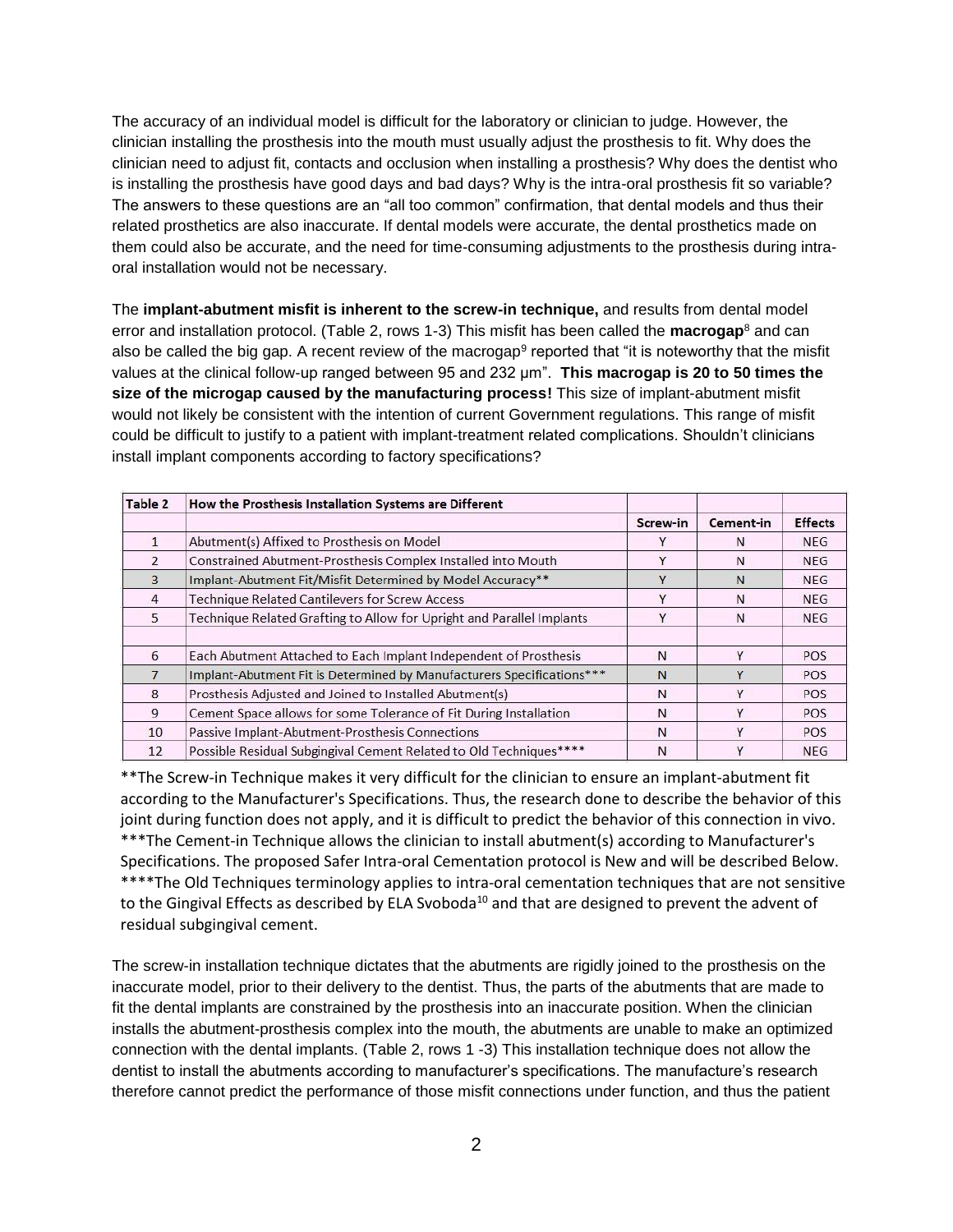is not protected by the Government regulations that specify the nature of this fit. This is a "**Macroproblem**" because the patient is exposed to risk of implant treatment complications!

The group of patients that seem to be particularly sensitive to this macrogap risk factor are those patients that have a history of periodontitis<sup>11</sup>. Also at risk are those who have 4 or more implants attached to a prosthesis. Multiple unit prosthetics exacerbate the misfit problem, and this group has been shown to experience 15 times the rate of peri-implantitis experienced by patients that have received implant retained prosthetics with 3 or less joined implants<sup>12</sup>. Indeed, the RCDSO sent all dentists in Ontario a copy of this article, to share their concern with its findings.

Table 2, rows 5 and 6 mentions technique related cantilevers and additional grafting that may be necessary to allow a prosthesis to be installed by the screw-in technique, and to make the prosthesis retrievable. These cantilevers can place extra-stress onto misfit implant-abutment connections and can make the peri-prothesis tissues difficult to maintain and keep clean. These are both known risk factors for peri-implant disease<sup>11</sup>. Technique related grafting adds the extra-expense and risks associated with that process. These problems may be difficult to minimize, but an optimized implant-abutment connection may be more stable under load, than a misfit implant-abutment connection. The above "screw-in prosthesis installation protocol" is widely used in Canada and in the rest of the world. Fortunately, this problem of the technique related implant-abutment misfit can be prevented.

Dr. Svoboda has proposed some modifications to the existing screw-in prosthesis installation technique that can allow the clinician to optimize the implant-abutment connections<sup>6</sup>. It requires that the abutments "not be joined to the prosthesis on the model", and that an intra-oral cementation step be added to the prosthesis installation process. Table 2, rows 5 to 9 is a list of how the intra-oral cementation technique differs from the screw-in technique, and how this technique can optimize the implant-abutment connection. Indeed, it shows how components of the cement-in technique allows the clinician to comply with the manufacturer's specifications for the implant-abutment connection. However, current intra-oral cementation protocols are insensitive to the Gingival Effects, as described by Svoboda<sup>10</sup>, and thus could cause the advent of residual subgingival cement (Table 2, row 12). It is also a known risk factor for periimplant disease<sup>13</sup>.

If it is not desirable to place the prosthesis margins at or above the gingiva, Dr. Svoboda proposes a new safer intra-oral cementation technique that uses "well designed site specific custom abutments and prostheses" that are sensitive to the Gingival Effects. These intelligent designs, and his specific cementation process, allows the clinician, to not only optimized the implant-abutment connection, but to also control the flow of excess cement and prevent the advent of residual subgingival cement. Thus, extrapolated from the results of Wilson 2009<sup>13</sup>, peri-implant disease attributable to the implant-abutment misfit and residual subgingival cement could be prevented, and that could reduce peri-implant disease by 60%. Reducing peri-implant disease by 60% would be a welcome development for dentists and the patients they treat. Reducing the prevalence of peri-implant disease would be consistent with the purpose of the RCDSO.

**About the Author:** Dr. Emil LA Svoboda earned his BSc, PhD and DDS at the University of Toronto. He has earned Fellowship status from the Academy of General Dentistry [\(www.AGD.org\)](http://www.agd.org/), is an Honored Fellow of the American Academy of Implant Dentistry [\(www.AAID.com\)](http://www.aaid.com/) and is a Diplomate of the American Board of Oral Implantology/Implant Dentistry [\(www.ABOI.org\)](http://www.aboi.org/). He has placed and restored thousands of dental implants for his patients and those patients referred to him by colleagues. He has restored over 600 dental implants according to his safer installation protocols mentioned above, and has